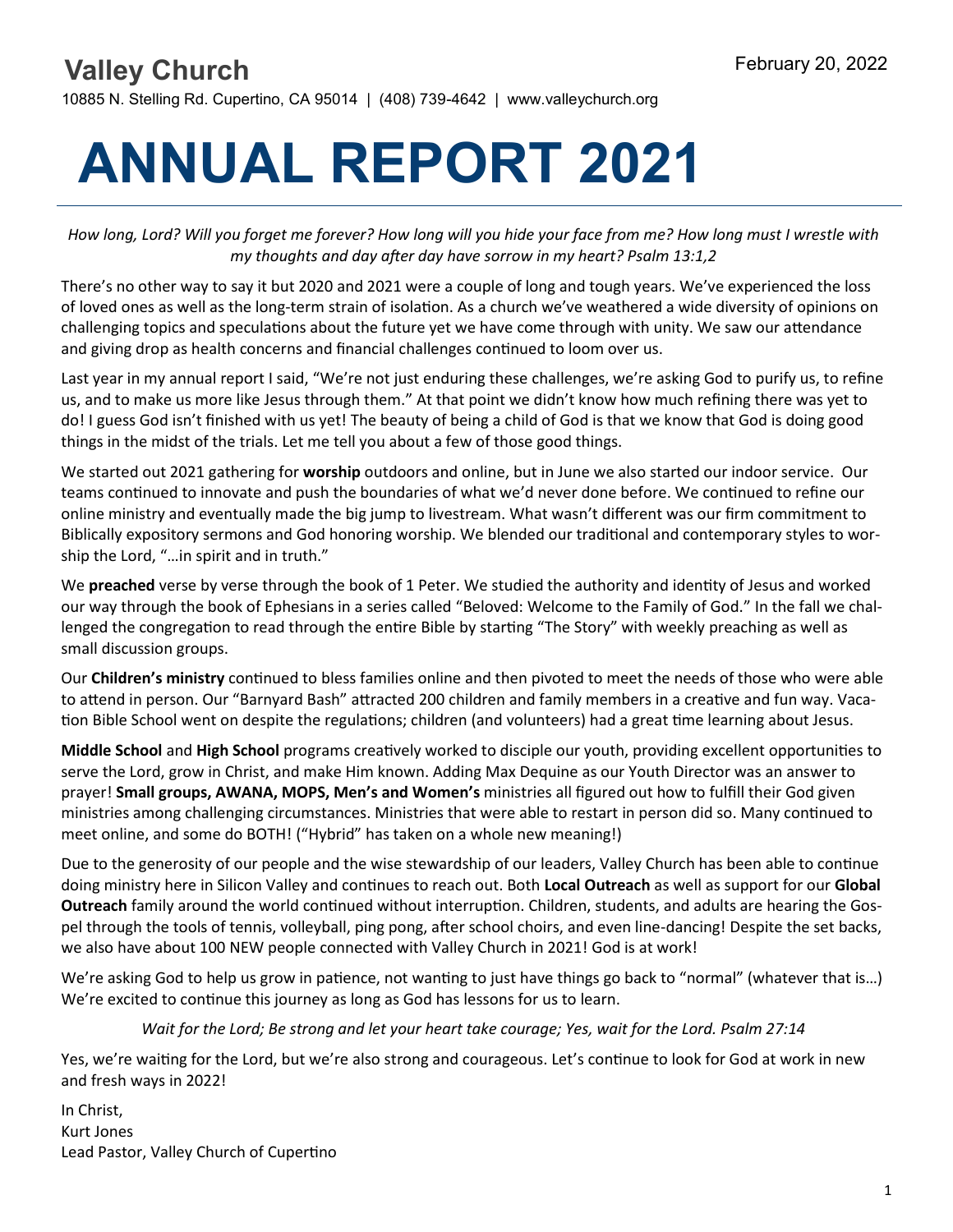#### **2021 Income Summary 2021 Expense Summary**

| <b>Income</b>          |           |
|------------------------|-----------|
| General                | 1,723,017 |
| <b>Global Outreach</b> | 639,249   |
|                        |           |
| Other                  | 199,418   |

TOTAL 2,561,684



| <b>Expenses</b>         |           |
|-------------------------|-----------|
| Payroll & Benefits      | 1,329,703 |
| Global Outreach         | 721,278   |
| <b>General Programs</b> | 263,213   |
| Benevolence             | 55,857    |
| Property                | 536,905   |
| Other                   | 32,458    |
| TOTAL                   | 2,939,413 |



### **2022 Income Budget 2022 Expense Budget**

| General         | 1,900,000 |  |
|-----------------|-----------|--|
| Global Outreach | 550,000   |  |
| Other           | 98,000    |  |
|                 | 2,548,000 |  |

| Payroll & Benefits      | 1,416,007 |
|-------------------------|-----------|
| <b>General Programs</b> | 741,086   |
| Global Outreach         | 483,650   |
| <b>Benevolence</b>      | 56,000    |
| Property                | 123,838   |
| Other                   | 31,340    |
|                         | 2,851,921 |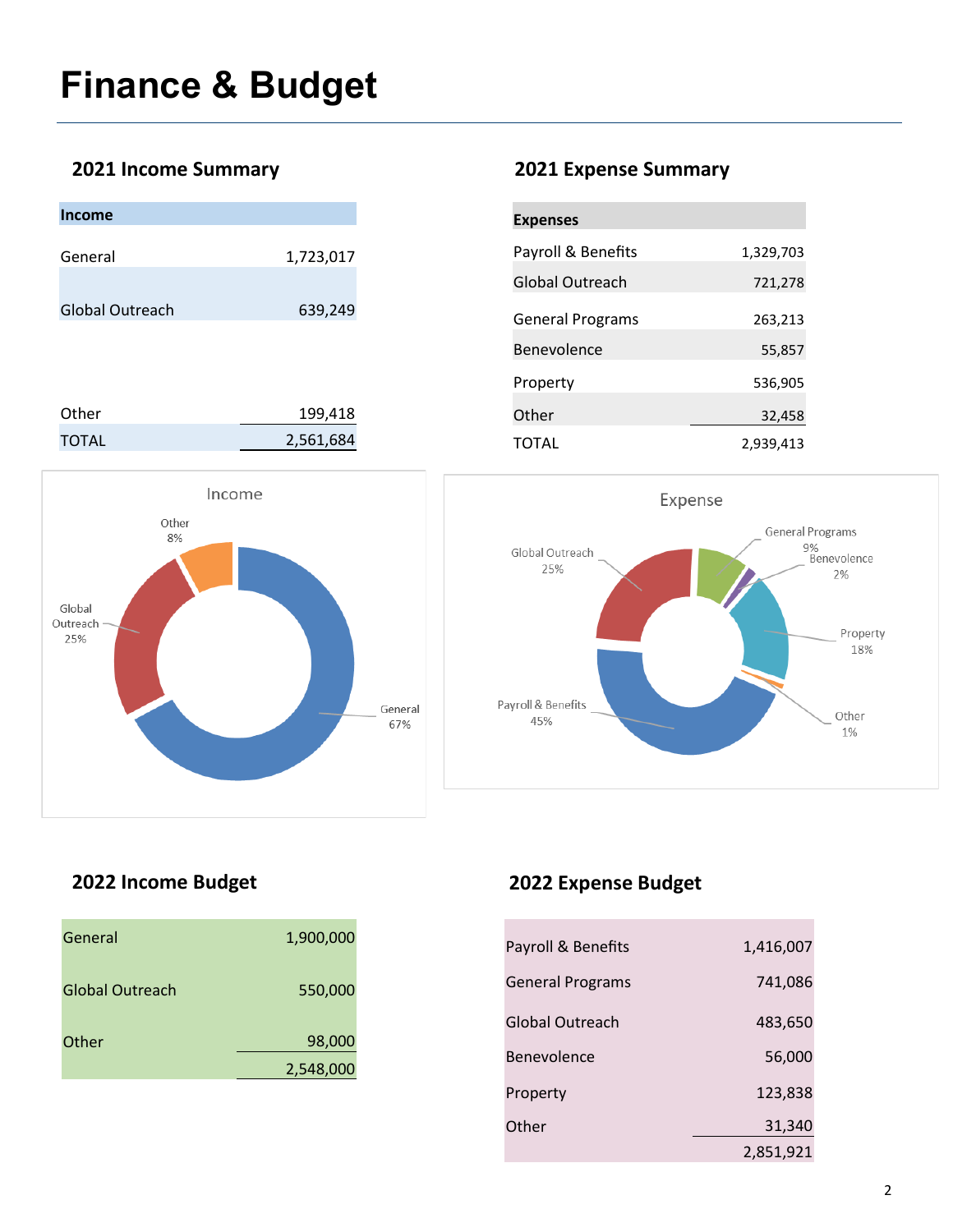## **Giving & Attendance**



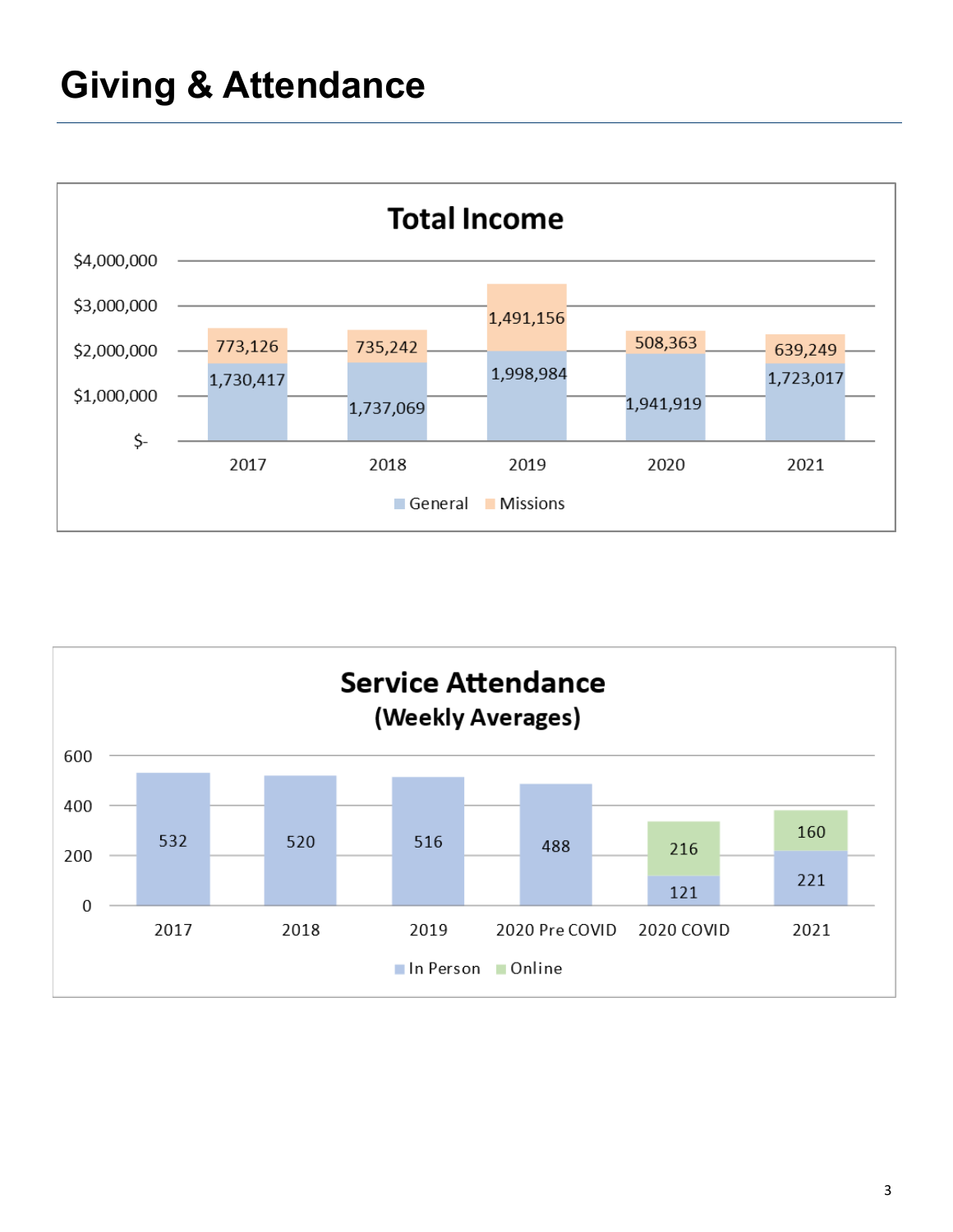## **Church Leadership**

Many people in the Valley Church community are leading critical ministries with major responsibilities in the church. This report only lists the Elders, Staff and Deacons below to make it easier for our community to know where to direct their communication.

#### **Elders**

**JAMIE ALLEN** SECRETARY

**ALEX AUER** CHAIRMAN

**JAIME BURNETT TREASURER** 

**RICHARD dE VILLIERS** 

**HUBERT HSIEH**  VICE CHAIRMAN

**BURT LANCASTER** 

**SEE KIT LEONG** 

**DOUMER LIU**

**FEMI OLUMOFIN** 

**MICHAEL SABOFF** 

### **Elders/Pastors**

**KURT JONES**  LEAD PASTOR, GLOBAL OUTREACH **MINISTRIES** 

**GLEN MILLER**  PREACHING WORSHIP MINISTRIES

#### **Ministry Associate**

**FRANK CHEN OUTREACH** 

#### **Pastors**

**ANDY DRAKE**  GROWTH MINISTRIES, ADULT EDUCATION, YOUTH MINISTRIES

**STEVE NOBLE**  DISCIPLESHIP, COMMUNITY **GROUPS** 

**DARREN SEITZ**  SHOWING MINISTRIES, LOCAL OUTREACH

**THOMAS SORRENTINO**  SPORTS, WELCOME, MEN'S **MINISTRIES** 

#### **Directors**

**MARCIA BURNETT**  OFFICE MANAGER

**MAX DEQUINE** STUDENT MINISTRIES

**MATT MCLAUGHLIN**  FINANCE, ADMINISTRATION & FACILITIES

**LOUISE WINSOR** CHILDREN'S MINISTRIES

#### **Support Staff**

**JULIA CUAN**  ADMINISTRATIVE ASSISTANT

**DEBBIE HSIEH**  CHILDREN'S MINISTRIES, ELEMENTARY

**CINDY MACK** MIDDLE SCHOOL MINISTRIES **JESSE RUBALCAVA**  MAINTENANCE

**SIULIN TAY**  ADMINISTRATIVE ASSISTANT, CHILDREN'S MINISTRIES